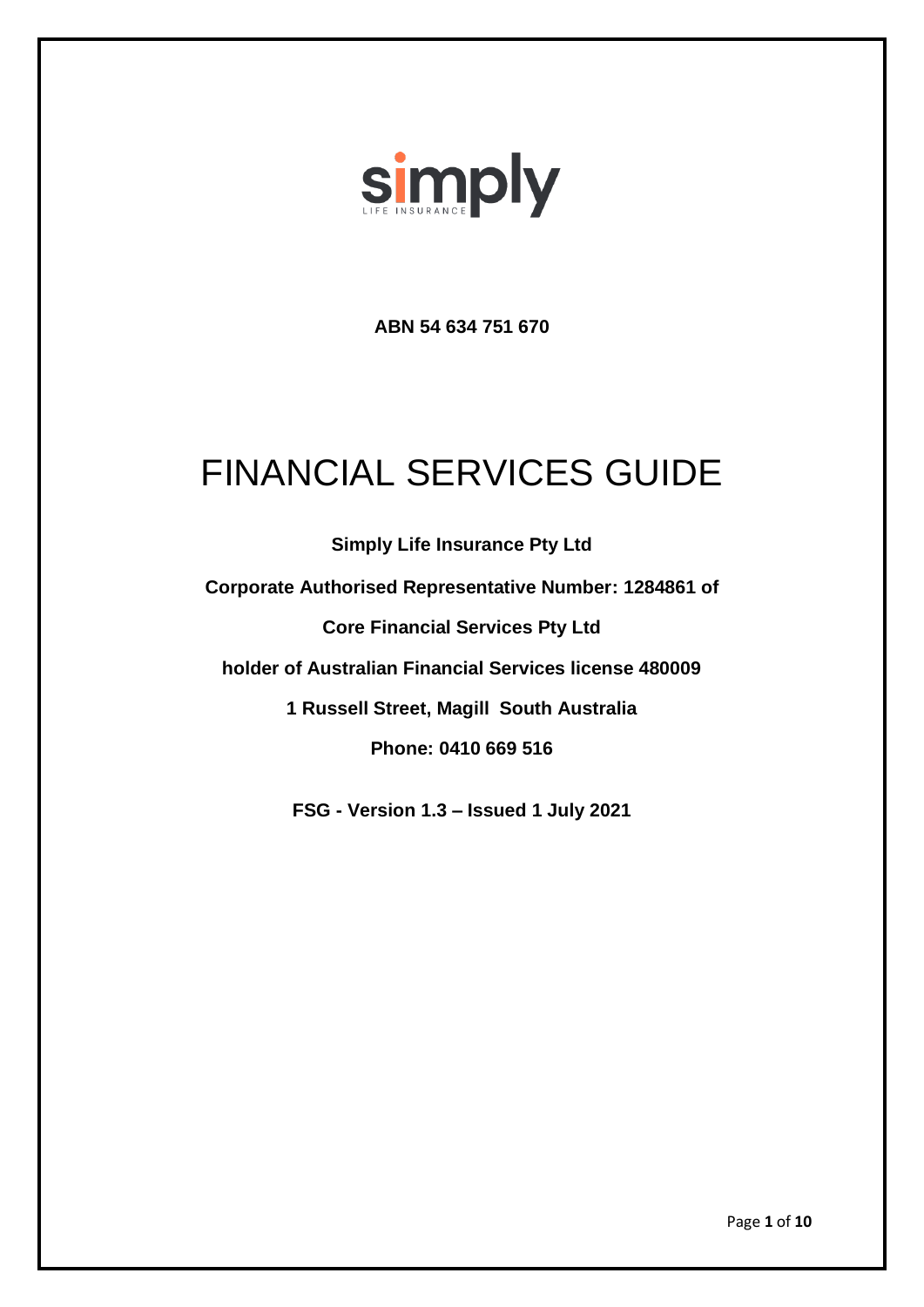# **The purpose of this Financial Services Guide (FSG)**

This FSG is designed to help you in understanding how we can assist you with your financial and lifestyle goals by explaining:

- The financial products and services Core can offer you
- How Core and Your Adviser are remunerated
- Any relationships, associations or interests that may exist which might influence the financial services or advice we provide, and
- How best to raise any issues you may have with our financial advice or services.

This FSG is provided to you by Simply Life Insurance Pty Ltd (**SLI** or **your Adviser**) and is made up of this FSG document (Part A) and an Adviser Profile (Part B) which should be read in conjunction with each other. SLI acts for and is a Representative of Core Financial Services Pty Ltd (**Core**) which is a licensed Australian Financial Services (**AFS**) licensee, who authorises the distribution of this FSG. This FSG is a very important document and we recommend that you read it carefully. If you need further explanation or are unsure about any part of this FSG, we encourage you to ask us any questions you may have.

# **What we do**

Good advice can improve your outcomes, help you protect your lifestyle and help you understand the small print. When We provide financial services, Core and your Adviser act on your behalf when providing financial advice and financial services to you, and not on behalf of any financial institutions or insurance companies.

Core is responsible for the financial advice and the financial services provided to you by its Representatives.

# **Lack of Independence**

While we will always seek to meet our legal obligations to act in our clients' best interests within the meaning of section 961B of the Corporations Act 2001, we do not fall within the definitions of "independent", "unbiased" or "impartial" under section 923A. The reason we do not fall within these definitions is because we give our clients the option to allow life insurance companies to pay us commissions for the services that we provide to our clients rather than for us to be required to directly invoice our clients and for our clients to be required to pay us directly. We remain committed to continue to give our clients this important choice.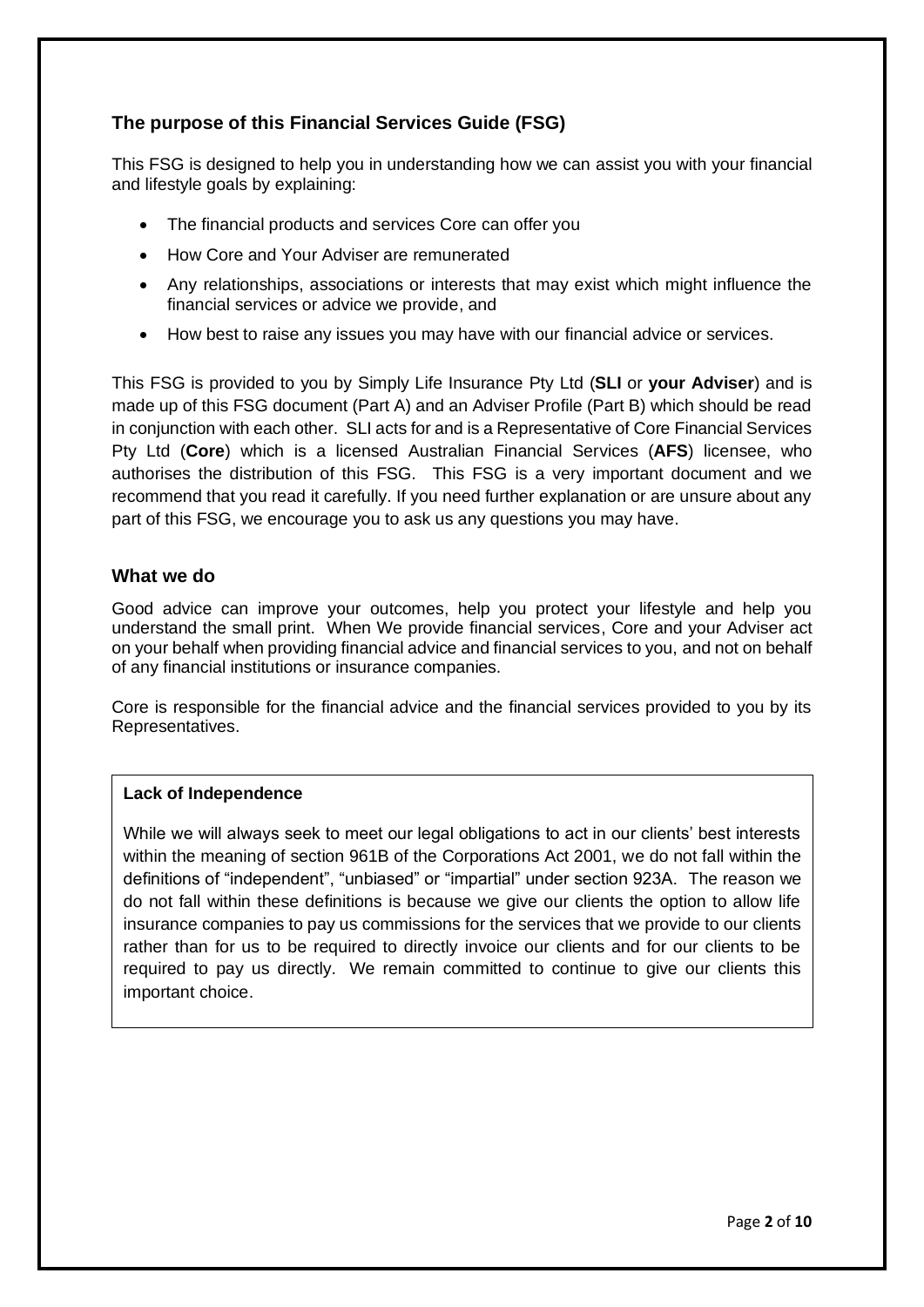# **Documents that you may receive**

#### **Statement of Advice**

If you are provided with personal financial advice which takes into account one or more of your circumstances, needs and objectives, the advice may be presented to you in a Statement of Advice (**SOA**).

The SOA is an important document because it sets out what your Adviser is recommending and why it is suitable and appropriate for you. It should contain enough detail for you to make an informed decision about whether to act on the advice and will outline:

- Your Adviser's recommendations and the basis on which the advice is given.
- The costs of the advice provided to you and information about fees, commissions or other benefits that We, Your Adviser or a related party may receive.
- Details of any relationships, associations or interests that Core or your Adviser may have that could reasonably be regarded as capable of influencing the advice we give you.

#### **Record of Advice**

If your Adviser provides you with further personal financial advice, that further advice may be recorded on a Record of Advice (**ROA**). A ROA may be used if your personal circumstances, needs or objectives or the basis of the advice is not significantly different from the previous advice you received from your Adviser. Where your circumstances, needs or objectives or the basis of the advice is significantly different, any further financial advice that is provided to you will be documented in a SOA.

You may request a copy of the ROA up to 7 years after the day on which the advice is provided and a copy will be provided to you, free of charge.

When we provide financial advice to you, we will consider your current situation, needs and objectives and consult with you to ascertain whether scaled (limited) or comprehensive advice is the most appropriate.

Specific information about your Adviser, their experience and specialisations are provided in Part B of this document.

If your Adviser cannot provide financial advice to meet your needs and objectives, they may refer you to another professional to provide the financial advice or services.

#### **Product Disclosure Statement**

If your Adviser recommends a particular financial product or transacts on your behalf and at your request, you may receive a Product Disclosure Statement (**PDS**), or other relevant product disclosure material. The PDS contains important information about the particular financial product and will include its fees, features and risks, and should assist you in making an informed decision about that product.

Your Adviser can provide you with financial advice and assist on a range of investments, personal, corporate and self-managed superannuation, personal risk insurances, key person insurances and securities. Specific information about your Adviser, their experience and specialisations are provided in Part B of this document.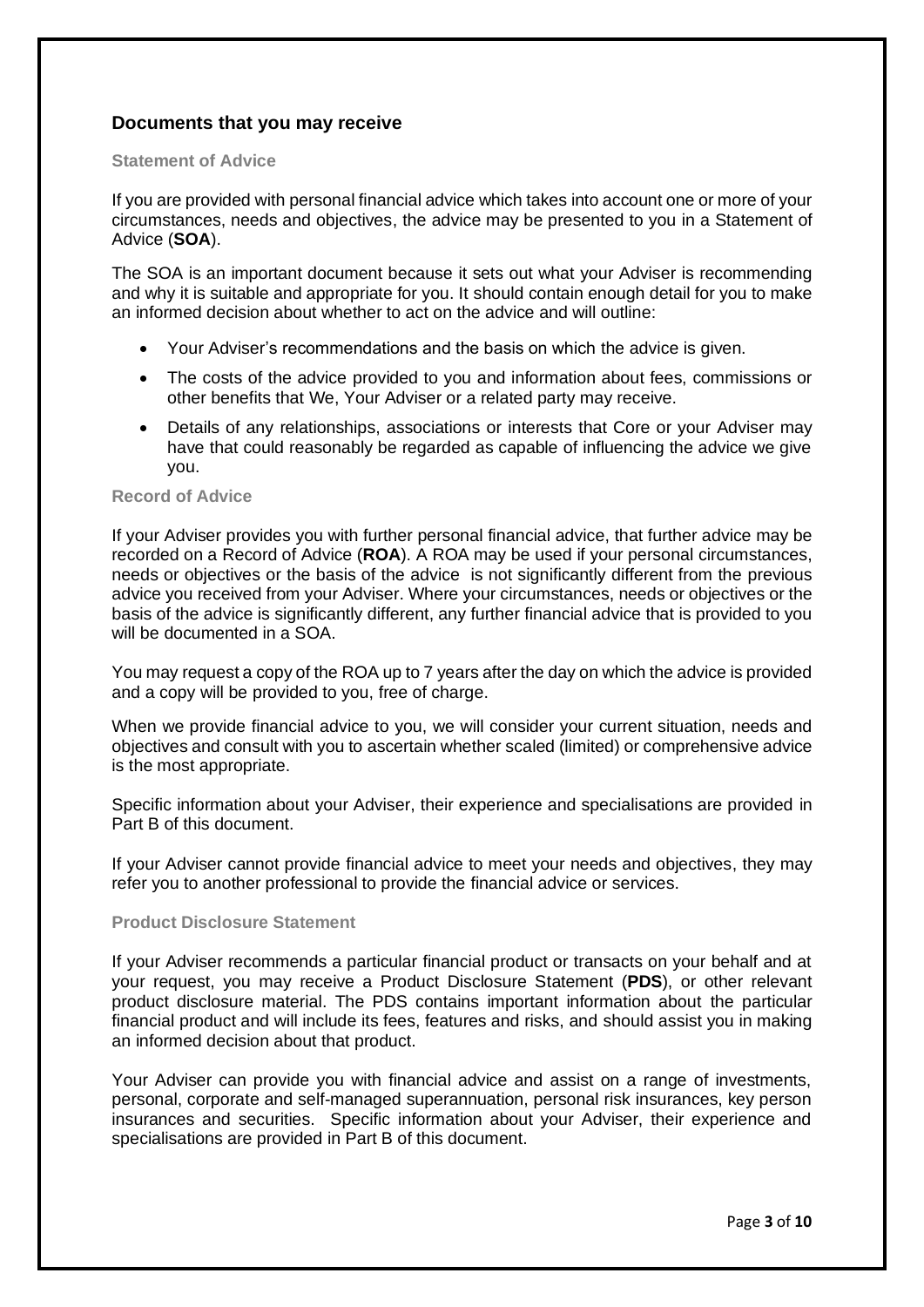If your Adviser cannot provide advice to meet your needs and objectives they may refer you to another professional to provide the financial advice or services.

# **How can you instruct us?**

After you engage your Adviser, they can act on your instructions whether you provide those instructions by telephone, email or by another mutually agreeable means of communication. If you provide us with instructions over the telephone, we may at our discretion, request that those instructions be confirmed in writing prior to acting on those instructions.

Should your preference be email communication, please be aware that you are responsible for monitoring the email account nominated by you for this purpose. Any communication received by Core or your Adviser from your nominated email address (including instructions to act on your behalf) will be deemed to be sent by you, and we will continue to communicate and act on instructions from this email account until you inform us otherwise.

### **How is Core and SLI paid for the financial services provided to you?**

Core is paid for the financial services it provides through various methods of remuneration, including payment directly made by you (fees for services and advice fees), and payments received from financial product issuers. All fees are payable to Core. SLI may receive up to 100% of the amount paid to Core. Further information relating to SLI and your Advisers remuneration is located in Part B of this FSG.

The remuneration Core is entitled to receive will be clearly disclosed to you at the time that advice is provided to you (i.e. in your advice document).

Commissions (from insurance products) and fees which are paid from the product costs, vary according to the nature of the specific financial product. They will be clearly outlined in your SOA. Your Adviser may be eligible for a profit share of Core from time to time, which is based on the overall profitability of Core and not on targets or performance.

# **Do any relationships, associates or interests exist which might influence the financial services or advice I receive?**

Neither Core, SLI or your Adviser have any relationships, associations or interests with any product providers that might reasonably be expected to be capable of influencing us in the provision of financial services or advice. Any significant interest or ownership in products will be recorded in a register of financial product holding and where appropriate, this holding will be disclosed to you in your advice document.

#### **If you have a complaint**

If you have a concern or complaint about the services provided to you, please contact the complaints manager by phoning 1300 375 357 or put your concerns in writing to rebecca@corefinancialservices.com.au

If you are dissatisfied with our response, which will typically be provided to you within 45 days of the receipt of your complaint, you have the right to refer your concerns to the Australian Financial Complaints Authority (**AFCA**). AFCA is an independent dispute resolution service that deals with complaints about financial services including banking, credit, loans, general insurance, life insurance, financial planning, investments, stock broking, managed funds and pooled superannuation trusts.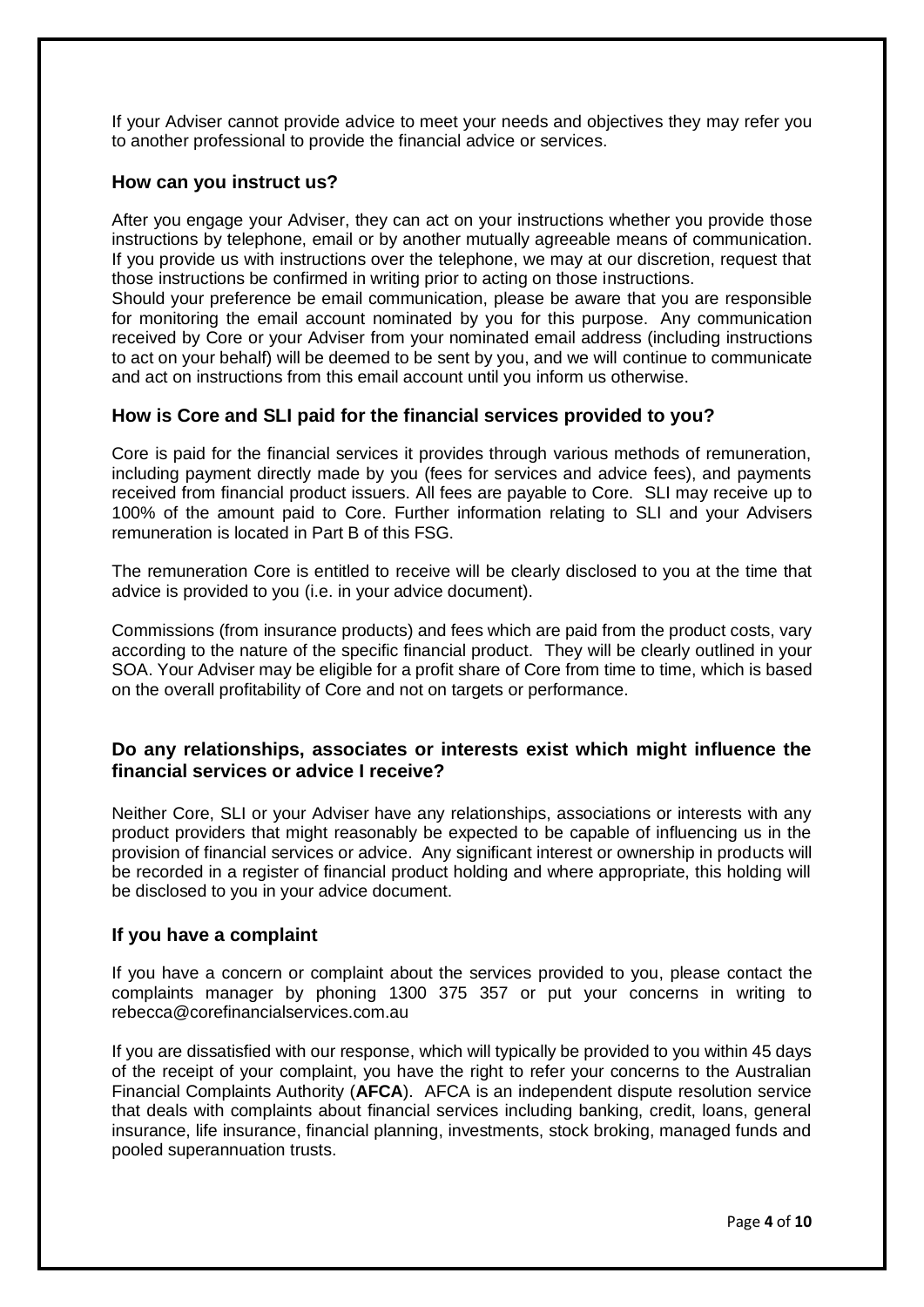AFCA can be contacted at: Mail: PO Box 3, Melbourne VIC 3001 Phone: 1800 931 678 (free call) Email: [info@afca.org.au](mailto:info@afca.org.au) Website: www.afca.org.au

The Australian Securities and Investment Commission (**ASIC**) also has a Free call Info line on 1300 300 630 which you may use to make a complaint and obtain more information about your rights.

The law requires us to have in a place a level of Professional Indemnity (**PI**) insurance which is appropriate for our size and the scale and complexity of our operations and be consistent with our obligations under section 912B of the Corporations Act 2001. The PI insurance covers us for claims made against us as a result of our conduct in the provision of financial services. Our PI insurance contains cover in relation to claims regarding the conduct of Representatives who have ceased working with us but who did at the time of the relevant conduct. This is subject to the usual terns of the PI insurance in relation to providing indemnity.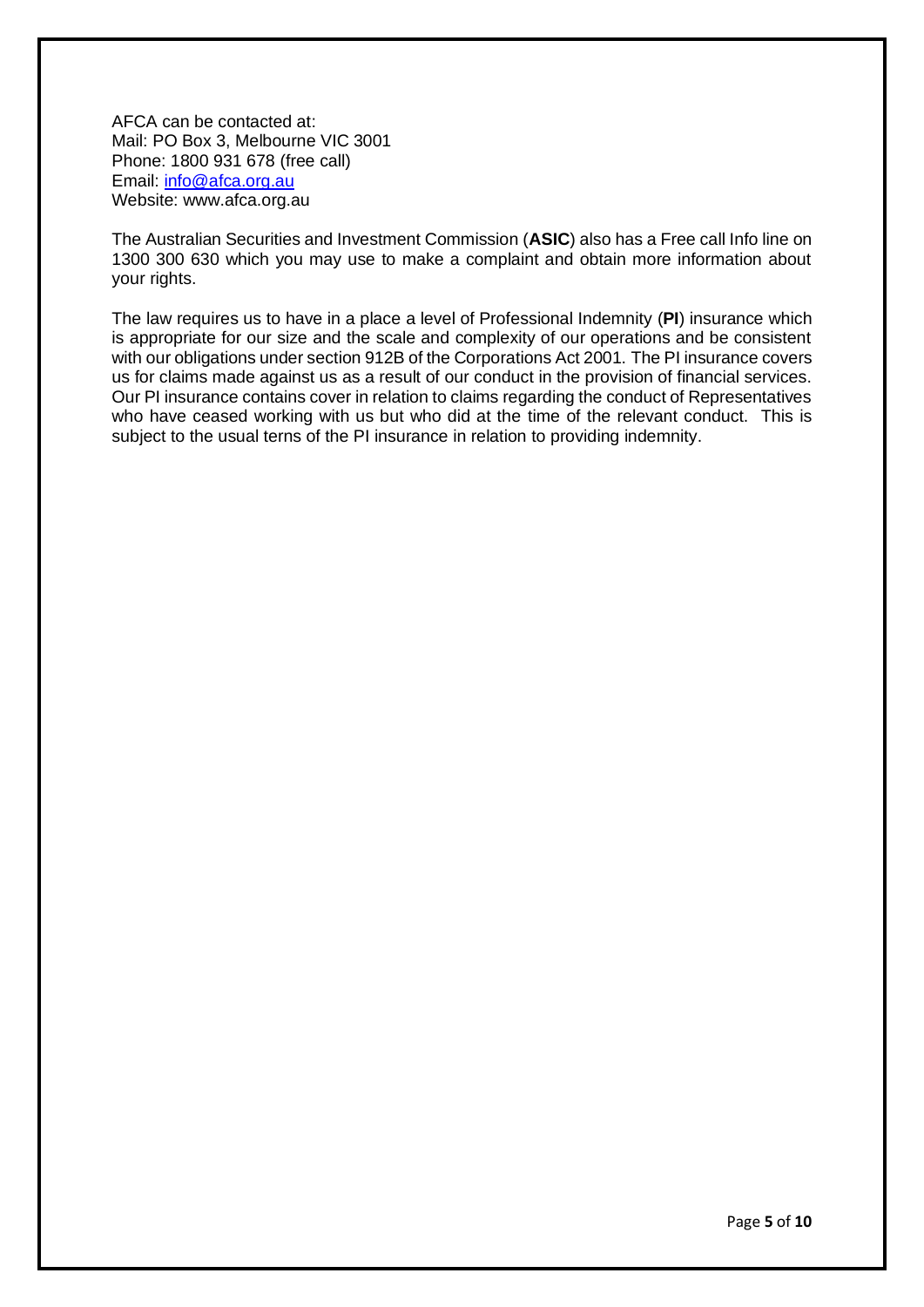# **Part B - Adviser Profile**

## **Your Adviser and how you can contact them**

Your Adviser is employed by SLI, who is a Corporate Authorised Representative (**CAR**) of Core. SLI can be contacted by the following methods:

| <b>Name</b>       | Simply Life Insurance Pty Ltd                 |
|-------------------|-----------------------------------------------|
| <b>CAR number</b> | 0001284861                                    |
| <b>ABN</b>        | 54 634 751 670                                |
| <b>Address</b>    | 1 Russell Street, Magill South Australia 5072 |
| <b>Telephone</b>  | 0410 669 516                                  |
| <b>Email</b>      | steve@insureforlife.com.au                    |

#### **Steve Milios**

Authorised Representative number: 000343233

Steve specialises in providing Personal Risk & Succession Planning insurance solutions for small, medium & large businesses, sole traders and most importantly, families.

Life Insurance, Trauma Insurance, Total & Permanent Disablement (**TPD**) and Income Protection Insurance underpin the many strategies and solutions that Steve may discuss, consider and arrange for his clients, including advising on the ownership, structure and costs of those policies.

With many years of experience in the Risk Protection arena and with a 'no pressure' approach, Steve's experience and knowledge is vital and allows him to understand, empathise and provide quality, cost effective advice on solutions to those who may be grappling with risk protection issues.

In December 2020, Steve became a Representative of Core, with the strength of his experience to help clients find the most suitable available cover in the event of an insured person passing away, or suffering a critical illness, or injury.

# **Financial services and financial products your Adviser can offer you**

Core and your Adviser are authorised to provide personal financial advice, general financial advice, and transact on your behalf (dealing) in relation to the following types of financial products:

- Personal and business risk insurance
- Superannuation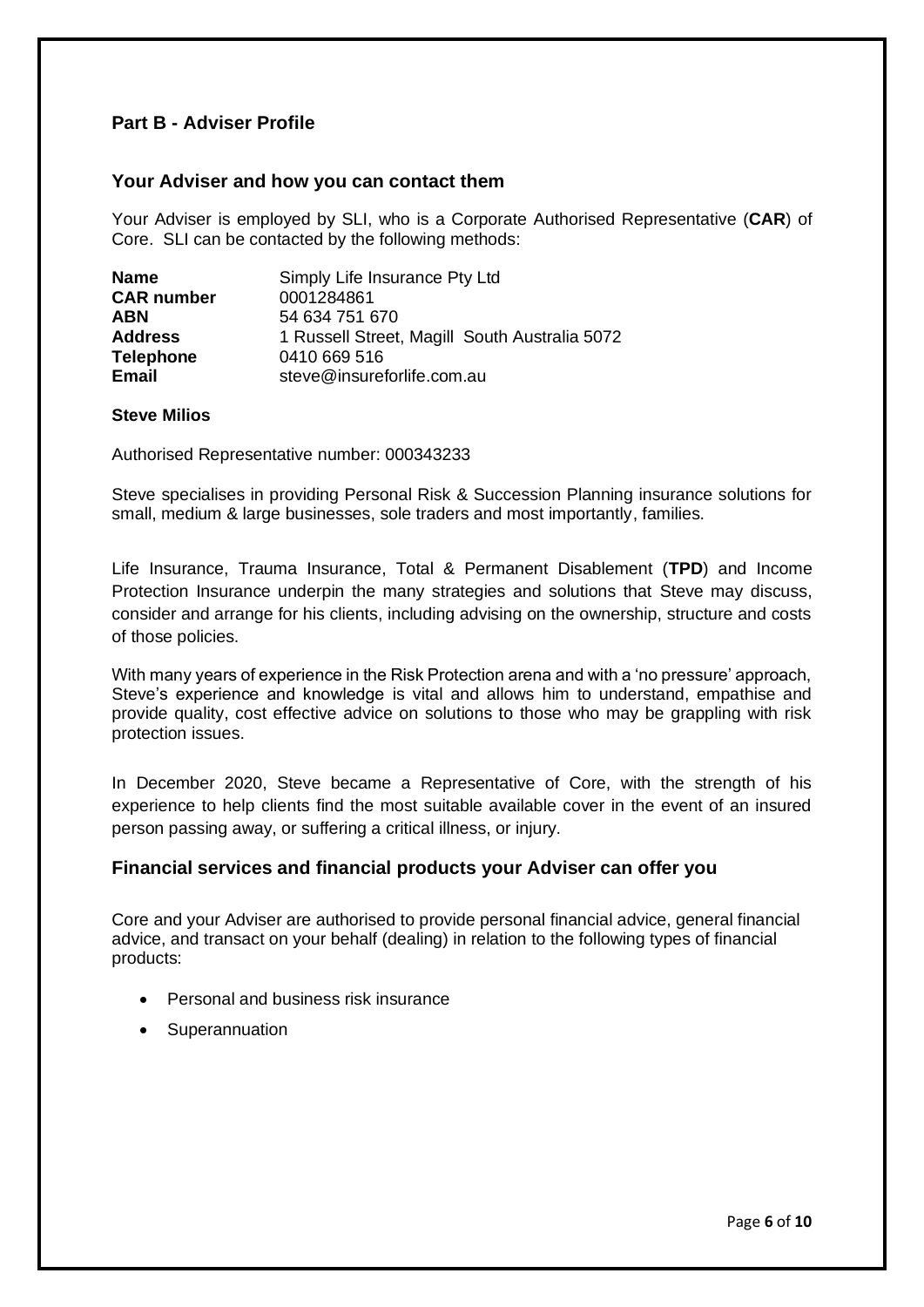**Limits on the advice that can be provided**

Core and your Adviser are not authorised to provide financial advice in respect of the following financial products:

- General insurance
- Derivatives
- Foreign exchange

We will not provide financial product advice on financial products that are not on our Approved Product List, which contains products that have been researched and assessed on their merits. If we identify that you require advice in relation to directly held shares listed on Australian or international share markets, we may undertake the required research, and incorporate the research into the advice that we provide to you. The cost of this portfolio research advice will be incorporated into the fee detailed in your SOA.

If we identify that you require specialist advice on a particular financial product or service, such as estate planning, we may refer you to a specialist who can help. You do not have to consult any professional that we may refer you to. You may want to consult a professional you have an existing relationship with or choose another. The professionals you choose to consult, including the professionals to whom we may refer you, are responsible for the advice they provide to you.

# **Fees and other costs that may apply to you**

#### **Fees and Remuneration**

A range of fees and other costs may be payable for the financial advice you receive and the financial products you acquire, vary or dispose of. SLI is committed to providing you with clear fee transparency to ensure you understand the fees involved for the financial services being provided.

There are a number of different ways that you may pay for the financial services that we provide to you including:

- Fee for service
- Remuneration paid by product providers by way of initial and ongoing remuneration
- A combination of the above

Before we provide you with any financial advice, we will discuss these options and help select the most appropriate payment method for you. Outlined below are the types of fees and other costs that you may be charged.

In all cases, details of payments required for the services provided will be given to you at the time of any personal financial advice or when executing a transaction on your behalf. Core will issue you with a tax invoice for any services provided to you by SLI which is payable by cheque, credit card, direct credit or money order .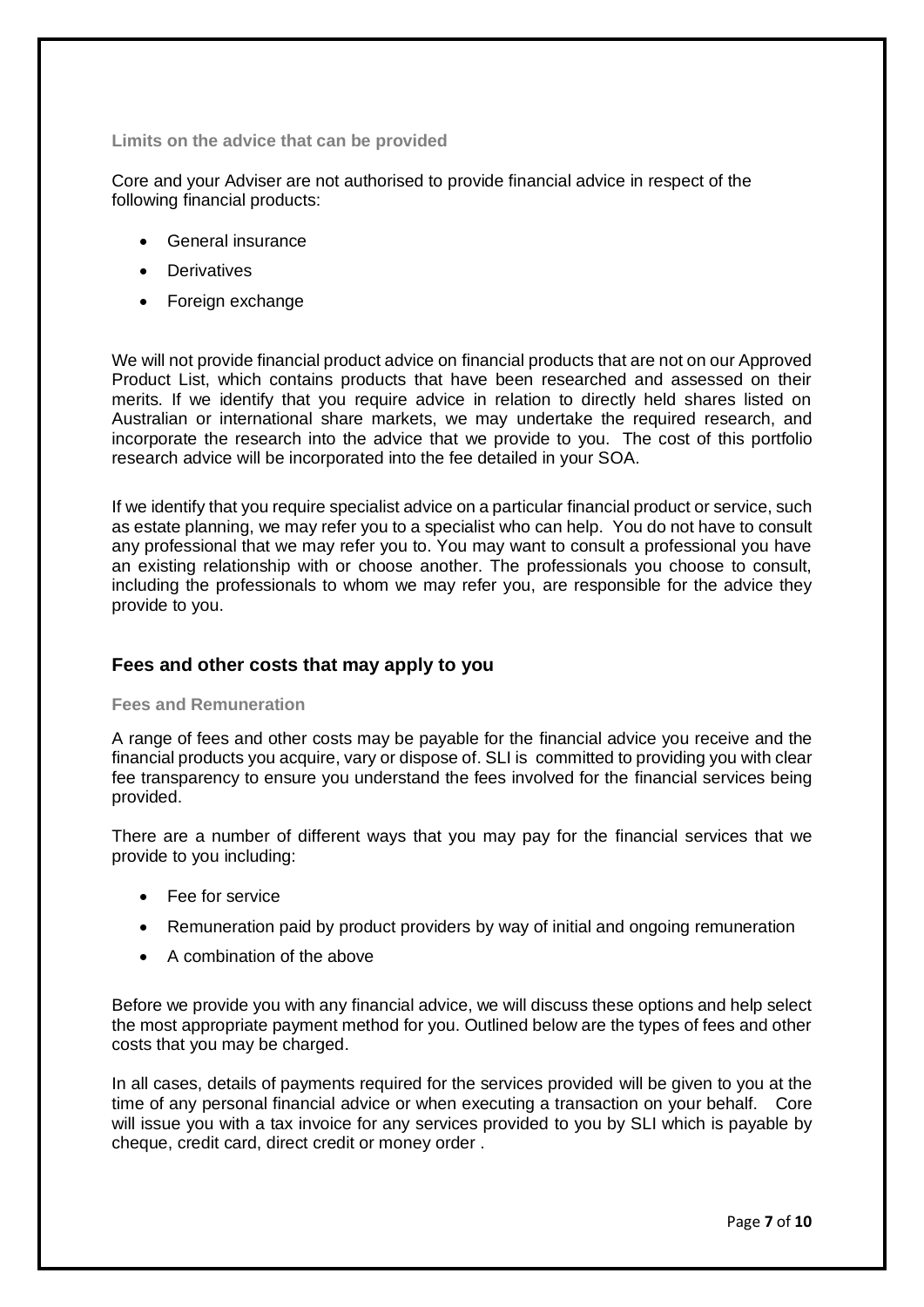Fees and costs, where they can be determined, will be documented in your SOA. If at the time you receive your SOA the amounts cannot be determined, the manner in which they are calculated will be disclosed instead.

All fees are payable to Core. SLI may receive up to 100% of the amount paid to Core, after MSLI's licensing expenses have been deducted from the revenue.

## **Fee for service**

Under this method of payment, there are set fees payable by you for each financial service provided to you. Those services and fees include:

#### **Initial consultation**

Our initial consultation is complimentary as we use this meeting to better understand your goals, needs and objectives, along with what is important to you (and your family). Before agreeing to provide you with financial advice, we will outline our fees for the preparation and implementation of the financial advice.

#### **Advice preparation and implementation**

The advice preparation and implementation fee may vary and will depend on the scope of advice, size and complexity of the portfolio and recommendations that are made. Typically, the fee will range from a minimum of \$600 to \$10,000, though this range may be exceeded for particularly complex scenarios and will be discussed and agreed upon when you meet with your Adviser.

#### **Revenue, service fees and commissions**

#### **Ongoing service fee**

The ongoing service fee is a fee that you agree with SLI for the provision of ongoing services. This fee may be charged on a flat fee basis or based off of a percentage of the total amount invested. This fee ranges from \$600 to \$2,200 per annum, and this amount is typically deducted from the amount invested.

#### **Insurance products**

When we provide insurance advice to you, we may receive upfront and ongoing commission payments from the insurance provider for the insurance products implemented on your behalf. We will continue to receive ongoing commissions whilst your insurance policy remains in force and where we are listed as the servicing adviser.

The upfront commission for an insurance product can range from 0% to 66% of the cost of the first year's premium.

The ongoing commission can range between 0% and 22% per annum of the cost of the renewal premium.

The structure and actual commissions Core and SLI will receive will be disclosed to you in your advice document.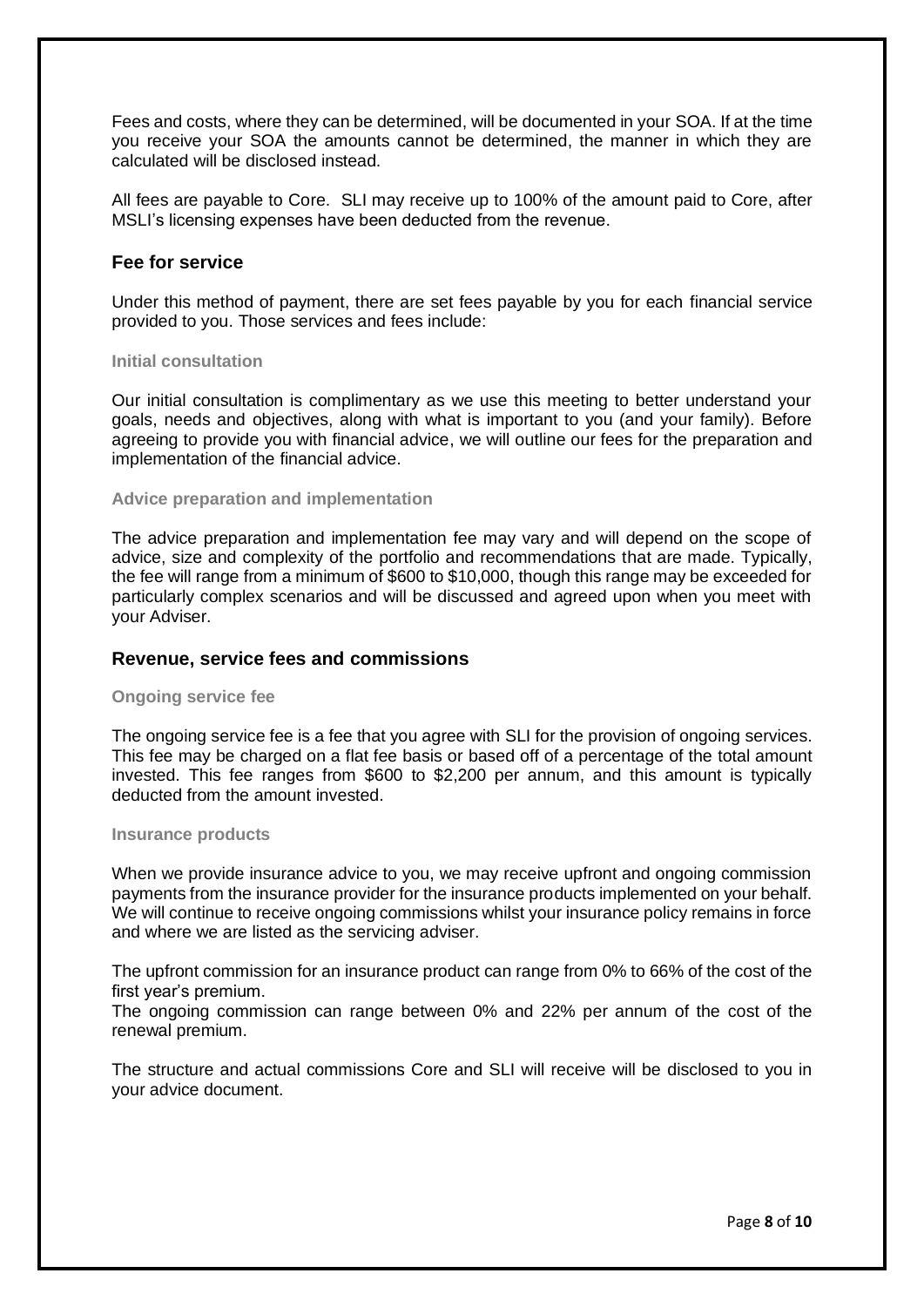#### **Partners in education**

Core may receive sponsorship payments from a number of product providers. Core offers product providers various arrangements where product providers can partner with Core to provide education and training services to Core's advisers, including your Adviser. For a full list of all current partners, please visit [www.corefinancials](http://www.corefinancial/)ervices.com.au

### **Other benefits**

From time to time, we may receive a benefit from product providers by way of sponsorship of educational seminars, conferences or training days. Details of benefits received with a value between \$0 and \$300 will be maintained on a register which you can arrange to view should you wish.